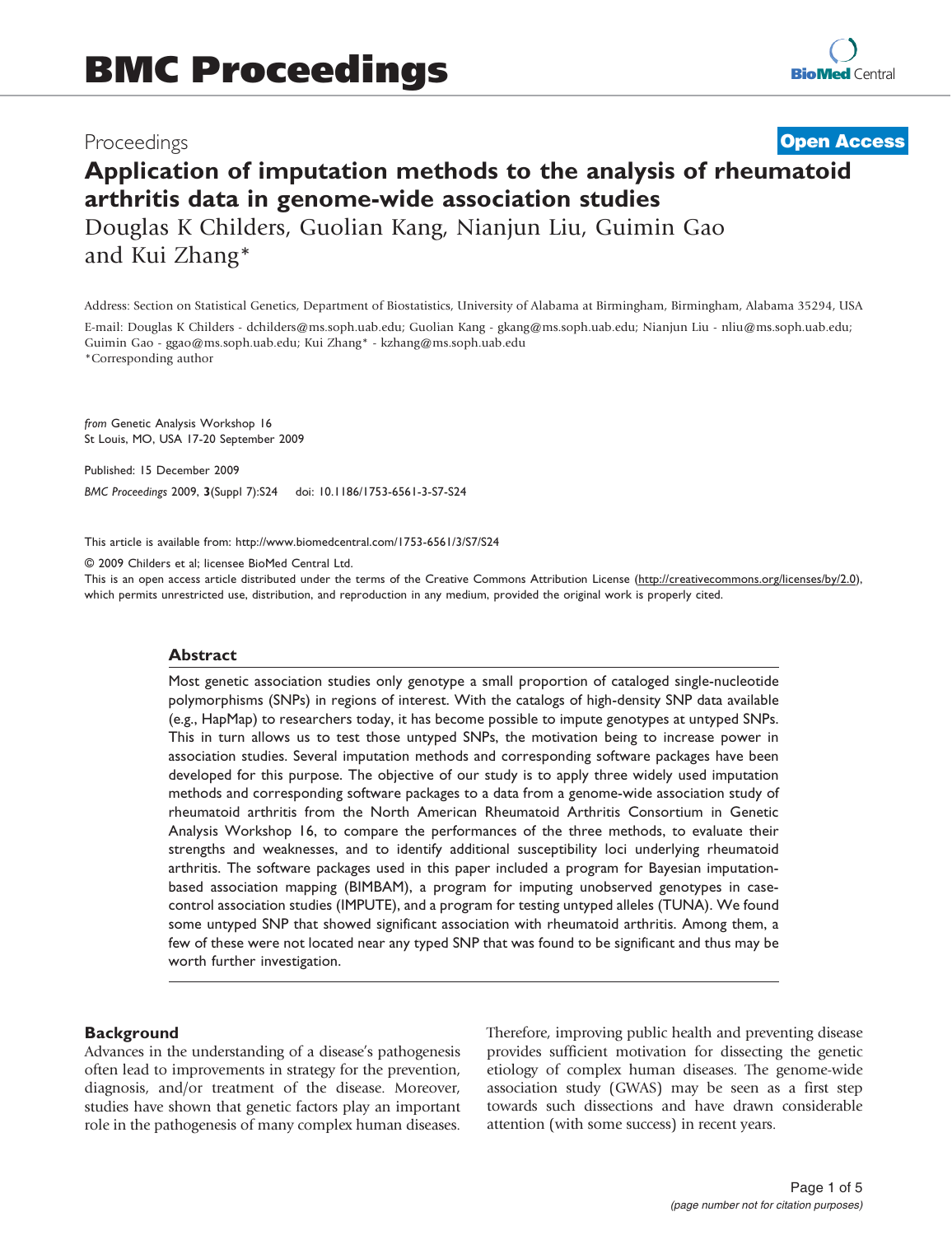Indeed, many GWAS have resulted in identifying at least one candidate gene that may seem likely, considering the biological properties of the gene, to have an effect on the disease [[1](#page-4-0)]. In a typical GWAS, a large number of population samples of cases and controls are genotype at hundreds of thousands of single-nucleotide polymorphisms (SNPs). However, even at these numbers, the SNPs that are genotyped in GWAS will only account for a small proportion of cataloged SNPs. In particular, it is likely that disease susceptibility variants are not directly assayed. With the availability of a high-density panel of SNPs such as from HapMap [\[2\]](#page-4-0), it is possible to gain additional power by testing untyped SNPs based on data at the genotyped SNPs. Testing untyped SNPs can facilitate the selection of SNPs to be genotyped in follow-up studies and can allow for comparison of findings or joint analysis of data from different studies that use different SNP panels and genotyping platforms.

Several methods have recently been developed and their corresponding software packages implemented to test untyped SNPs [\[3-5](#page-4-0)]. Although these methods differ in specific strategies used to impute genotypes at untyped SNPs, they generally follow three steps. In the first step, linkage disequilibrium (LD) patterns are dissected and/ or haplotypes and their frequencies are inferred from genotypes of reference samples, such as genotypes from the HapMap project. In the second step, genotypes at untyped SNPs are imputed based on genotypes in observed data and their correlation with typed SNPs in reference samples. In the final step, association tests are performed on all typed and untyped SNPs. In this paper, we selected three software packages based on imputation methods, including Bayesian imputation-based association mapping (BIMBAM), imputing unobserved genotypes in case-control association studies (IMPUTE), and testing untyped alleles (TUNA) to analyze data from a GWAS of rheumatoid arthritis (RA) from North American Rheumatoid Arthritis Consortium (NARAC) provided to Genetic Analysis Workshop 16 (GAW16). These software packages were selected in this study because they are publicly available and can readily perform imputations and association tests in a genome-wide scale. We report our findings, compare the performances of the three programs, and discuss their advantages and disadvantages.

# Methods

#### Data Sets

The case-control data was obtained from the NARAC provided for GAW16. It contains genotypes of NARAC (868 cases and 1,194 controls at 545,080 SNPs) after removing duplicated and contaminated samples. Because the three software packages were implemented for autosomes, only SNPs from 22 autosomes were used. SNPs with minor allele frequency (MAF) less than 0.01 and SNPs with p-value of Hardy-Weinberg equilibrium test in controls less than 0.0001 were removed. A total of 515,050 SNPs remained in our analysis. The Phase II genotype data of 60 CEU samples from the HapMap project<http://www.hapmap.org/> was downloaded and used as reference data to impute genotypes at untyped SNPs.

## BIMBAM

BIMBAM [\[6\]](#page-4-0) uses the methods implemented in fast-PHASE [[5\]](#page-4-0) to impute the genotypes at untyped SNPs. The Bayes factors (BFs) are computed under linear or logistic regression of phenotypes on genotypes. Specifically, for binary  $(0/1)$  phenotypes, the BFs are computed under a logistic regression model,  $logit(Pr(Y_i = 1)) = log$  $(\Pr(Y_i = 1)/\Pr(Y_i = 0)) = \mu + aX_i + dI(X_i = 1)$ , where  $Y_i$ denotes the phenotype for individual  $i$ ,  $X_i$  denotes the genotype for individual  $i$  (coded as 0, 1, or 2),  $\alpha$  denotes the additive effect, and d denotes the dominance effect. The BFs are computed under the same priors for  $\mu$ ,  $\alpha$ , and d as in prior  $D_2$  [[5](#page-4-0)].

## IMPUTE

The computer program IMPUTE [\[7\]](#page-4-0) uses a hidden Markov Model to determine the genotype probabilities for each individual in the study at untyped SNPs that are available in reference samples. The Cochran-Armitage trend test for associations is then implemented on the resulting file using the software SNPTEST [\[3\]](#page-4-0). A key feature of IMPUTE is that it can use genotype probabilities rather than deterministic genotypes. The test of additive association was used in our analysis.

#### **TUNA**

The imputation-based analysis implemented in TUNA [[8](#page-4-0)] uses a multi-locus measure of LD, similar in interpretation to  $r^2$ , to determine the best set of genotyped markers that can be used for estimating the genotype frequencies of an untyped SNP in cases and controls separately. The statistical test for association implemented in TUNA aims to find differences in the allele frequencies in cases and controls [[4](#page-4-0)]. It has an asymptotic chi-square distribution with one degree of freedom under the null hypothesis.

#### Simulation study

Simulations were performed based on haplotypes and their frequencies of CHI3L2 gene from CEU and YRI samples from the HapMap. After removing SNPs with MAF less than 0.05, 25 and 17 SNPs were remained for CEU and YRI samples, respectively. One SNP with MAF of about 0.15 was selected as disease SNP and 400 cases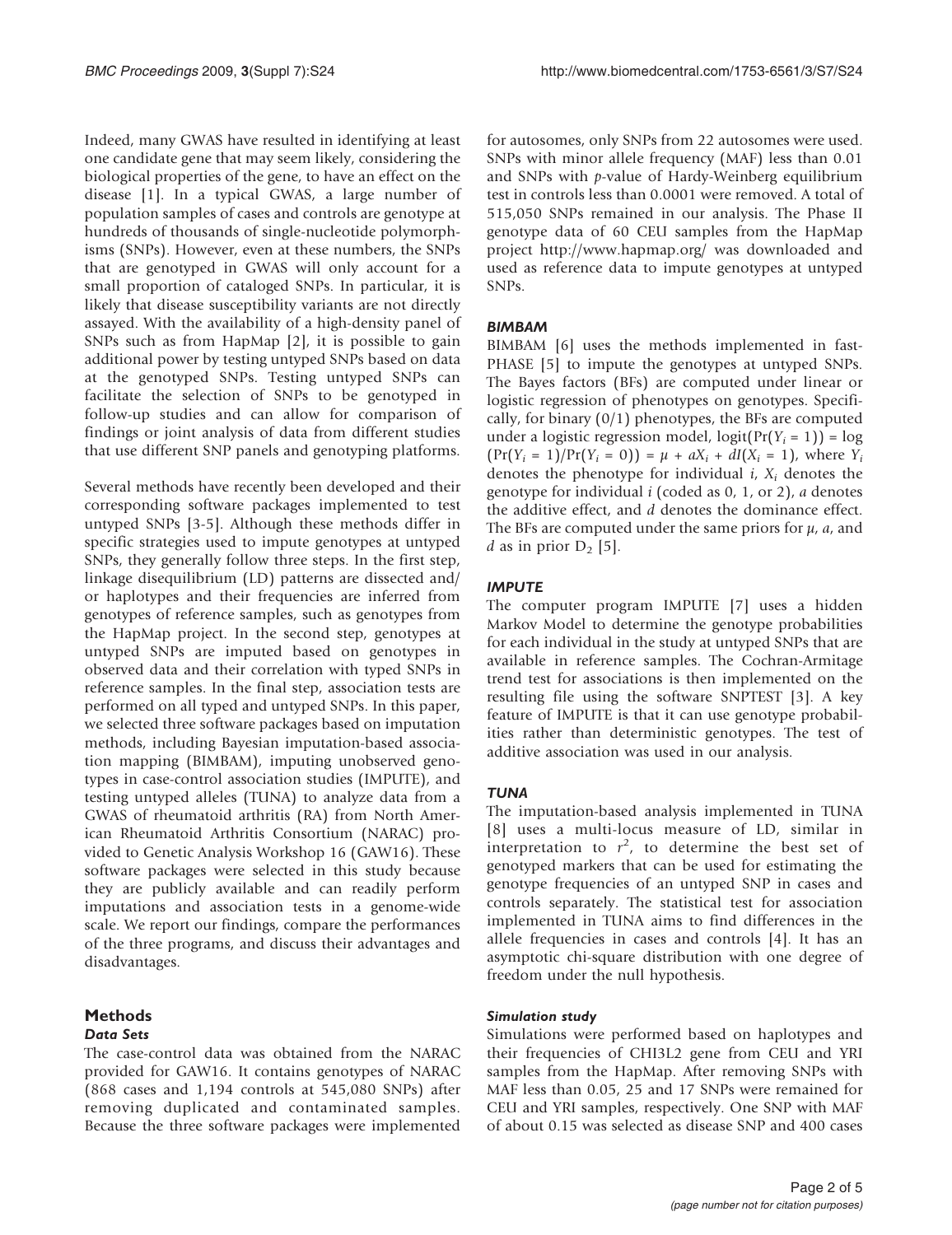and 400 controls were generated based on the genotypic relative risk of 1.0 (to assess the type I error) or 1.5 (to assess power) and a prevalence of 0.10. Genotypes at disease SNP and half of SNPs were removed to test the performance of imputation methods. The Phase II data of CEU 60 samples was used as reference, which allows us to investigate the performance of imputation methods when the LD pattern was misspecified. The simulation procedure was repeated 1,000 times.

#### **Results**

The final number of typed and untyped SNPs we tested and the number of significant SNPs are listed in Table 1. Note that all three software packages automatically removed some SNPs from the analysis; the total number of typed SNPs tested was less than the total number of typed SNPs remaining after the preprocessing step. For IMPUTE and TUNA, the Bonferroni correction was used to determine significant SNPs. Specifically, a SNP was significant if its *p*-value was less than  $0.05/m$ , where m was the number of SNPs tested, which was the total number of typed and imputed untyped SNPs and was different for different methods. We also set m as the number of typed SNPs tested to see how many typed SNPs were significant if only typed SNPs were included in the analysis. For BIMBAM, a SNP was significant if (BF) was bigger 3.5, which was comparable to the log<sub>10</sub>(BF) of 3.2 used by Servin and Stephens [\[5\]](#page-4-0). Several findings emerge from Table 1. First, notice that TUNA only tested a small number of untyped SNPs. This is because TUNA only tests untyped SNPs having strong LD with the typed SNPs. Second, all three methods found a substantial number of significant untyped SNPs. Third, chromosome 6 contains the major histocompatibility complex (MHC) region and a large number of significant SNPs were found on this chromosome. However, there were still a substantial number of significant typed and untyped SNPs even after excluding significant typed and untyped SNPs on chromosome 6. We also noticed that more significant SNPs were found with BIMBAM (201

with BIMBAM versus 43 with IMPUTE). One reason is that the use of  $log_{10}(BF)$  of 3.5 to select significant SNPs with BIMBAM may not be stringent enough to correct the multiple testing problem in this situation. The appropriate threshold for BF needs to be further investigated. Fourth, some untyped SNPs were found to be significant from at least two methods and most of them were on chromosome 6. When considering the untyped SNPs on the 21 autosomes (not including chromosome 6), only 36 untyped SNPs were found to be significant by both BIMBAM and IMPUTE. The set of significant untyped SNPs identified by IMPUTE and TUNA did not overlap. Fifth, one may think the inclusion of untyped SNPs in the test will impose a serious multiple testing problem. It was true that the number of significant SNPs was reduced due to the conservative Bonferroni correction when using imputed SNPs compared to only using typed SNPs. However, this number was only reduced 17.6% for IMPUTE (from 428 to 364) and 4.2% for TUNA (from 371 to 356). Given that the follow-up study may only consider at most the top tens of SNPs, such reduction will not affect our selection in next step. Sixth, after excluding SNPs from chromosome 6 for typed SNPs, 44, 55, and 96 SNPs were found to be significant by BIMBAM, IMPUTE, and TUNA, respectively. Among them, 8 SNPs were found to be significant by both BIMBAM and IMPUTE, while 53 SNPs were found to be significant by both IMPUTE and TUNA. One reason for differences between BIMBAM and IMPUTE (or TUNA) is that BIMBAM uses a Bayesian approach that depends on priors while the tests in IMPUTE and TUNA are only slightly different from each other. We found 96 significant SNPs with TUNA with  $p$ -values similar to those calculated by IMPUTE. In addition, the p-values of about 40 SNPs from TUNA were marginally significant while their *p*-values were only marginally insignificant with IMPUTE. Such difference is due to the slightly different tests for association in TUNA and IMPUTE.

Next, we consider an apparent relationship between the significant typed and significant untyped SNPs found by

| <b>Methods</b> | <b>Number of SNPs</b>                                   |               |             | <b>Number of Significant SNPs</b> |                |                |
|----------------|---------------------------------------------------------|---------------|-------------|-----------------------------------|----------------|----------------|
|                | <b>BIMBAM</b>                                           | <b>IMPUTE</b> | <b>TUNA</b> | <b>BIMBAM</b>                     | <b>IMPUTE</b>  | <b>TUNA</b>    |
|                | Results before significant SNPs on chromosome 6 removed |               |             |                                   |                |                |
| Typed          | 499.102                                                 | 515,049       | 499,084     | 469                               | $364(428)^{a}$ | $411(431)^{a}$ |
| Untyped        | 2.052.389                                               | 2.030.768     | 236,672     | 2.025                             | 1.230          | 139            |
| Total          | 2.551.491                                               | 2.545.817     | 735.756     | 2.494                             | 1.594          | 550            |
|                | Results after significant SNPs on chromosome 6 removed  |               |             |                                   |                |                |
| Typed          | 465,977                                                 | 480.591       | 465.961     | 44                                | $55(79)^{a}$   | $96(105)^{a}$  |
| Untyped        | 1.902.577                                               | 1.882.164     | 217.913     | 201                               | 43             | 16             |
| Total          | 2,368,554                                               | 2,362,755     | 683,874     | 245                               | 98             | 112            |

Table 1: Results from the analysis of rheumatoid arthritis data

<sup>a</sup>For the number of significant SNPs identified in parentheses, m was set as the number of typed SNPs in the Bonferroni correction.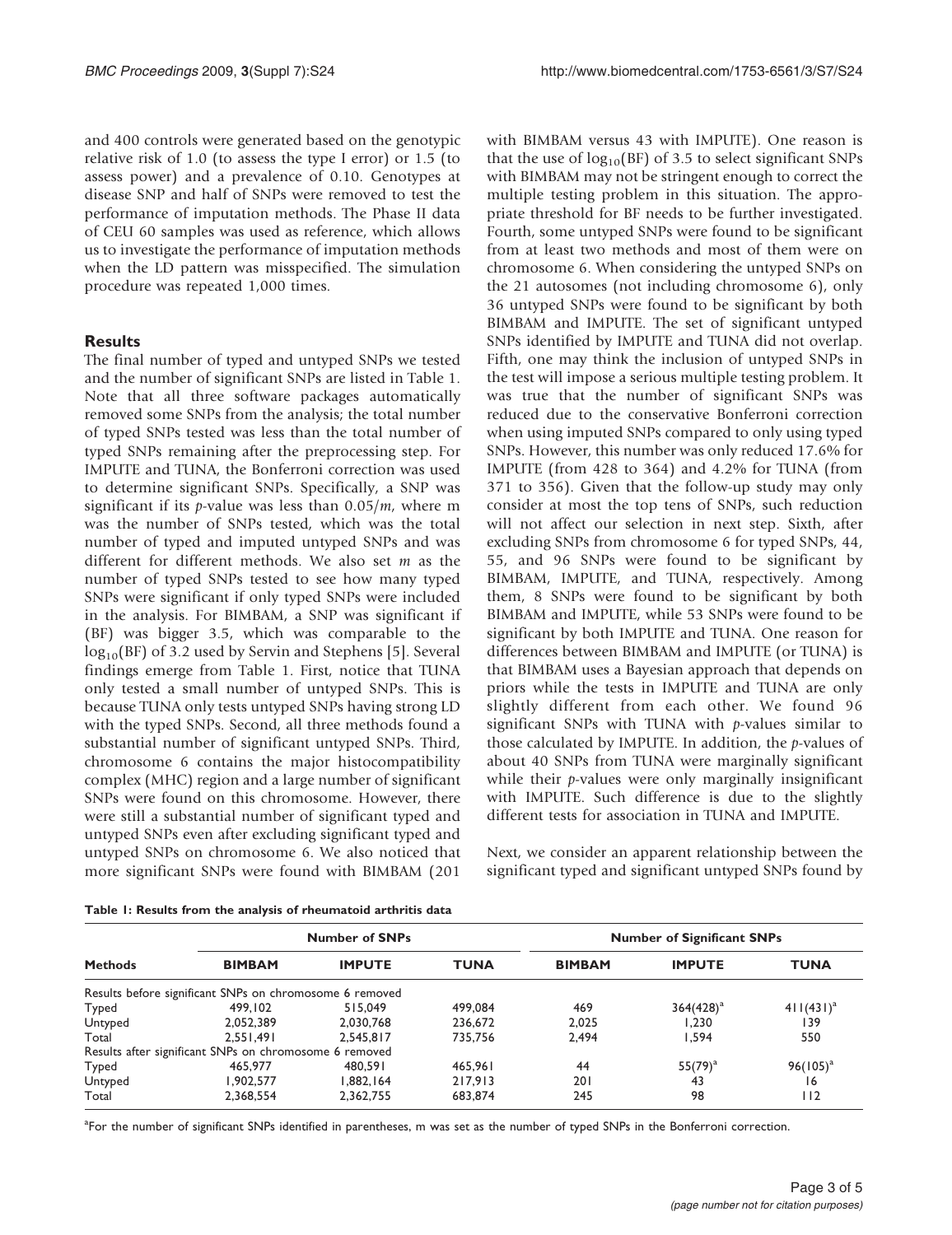|              |                  |                            |                      | $log_{10}$ (BF) or - $log_{10}$ (p) (rank) <sup>b</sup> |               |               |
|--------------|------------------|----------------------------|----------------------|---------------------------------------------------------|---------------|---------------|
| Chr.         | <b>RS Number</b> | Distance <sup>a</sup> (MB) | Gene                 | <b>BIMBAM</b>                                           | <b>IMPUTE</b> | <b>BIMBAM</b> |
| 15           | rs4886414        | 41.38                      | SCAMP5               | $4.07(84)^c$                                            | 5.53(225)     | 6.35(24)      |
| 15           | rs8042558        | 41.39                      | <b>PPCDC</b>         | 4.06(85)                                                | 5.53(226)     | 6.33(27)      |
| 2            | rs10210993       | 37.45                      | MGAT5                | 3.88(99)                                                | 5.13(356)     | Not Tested    |
| 2            | rs10170556       | 37.41                      | MGAT5                | 3.82(116)                                               | 5.15(352)     | Not Tested    |
| $\mathbf{2}$ | rs2359965        | 35.03                      | KLF7                 | 3.57(183)                                               | 6.17(102)     | Not Tested    |
| 2            | rs1263623        | 35.04                      | KLF7                 | 3.57(179)                                               | 6.18(100)     | Not Tested    |
| 2            | rs1263624        | 35.03                      | KLF7                 | 3.57(184)                                               | 5.13(358)     | Not Tested    |
| 2            | rs2244166        | 35.03                      | KLF7                 | 3.55(189)                                               | 5.78(176)     | Not Tested    |
| 2            | rs2244399        | 35.03                      | KLF7                 | 3.54(195)                                               | 5.81(173)     | Not Tested    |
|              | rs9434795        | 3.13                       | PLEKHG5              | 0.94(20368)                                             | 9.94(6)       | Not Tested    |
| 21           | rs2297248        | 2                          | <b>USP25</b>         | 0.13(162921)                                            | 0.02(1817334) | 9.04(7)       |
| $\mathbf{1}$ | rs7926700        | 14.32                      | DYNC <sub>2</sub> HI | $-0.07(518517)$                                         | 0.72(500481)  | 7.23(14)      |
| 20           | rs6017239        | 4.99                       | TOX <sub>2</sub>     | $-0.08(575887)$                                         | 0.05(1710287) | 9.56(3)       |

Table 2: A list of significant untyped SNPs. The significant untyped SNPs that are not located with 2 Mb of any significant typed SNP

<sup>a</sup>The distance to the closet typed SNP that was significant.

**PRank is among all untyped SNPs after excluding SNPs on chromosome 6.** 

c Bold font indicates significant SNPs.

each method. In particular, for each method, the majority of untyped SNPs that were significant had nearby genotyped SNPs that also returned significant p-values for the same method. Especially for significant untyped SNPs on chromosome 6, all of them had nearby significant typed SNPs that were less than 100 kb apart. This observation indicates that using these methods may not sufficiently improve power to identify novel genes associated with RA. Although these SNPs may not be helpful for identifying novel genes that are associated with RA from the current study, they may be selected as candidate SNPs for follow up studies. Nevertheless, each method still found a few significant SNPs that were untyped and that are not located near a typed SNP that was also found to be significant. The significant untyped SNPs that are not located within 2 Mb of a significant typed SNP are listed in Table 2. Although these SNPs are not located on any previously identified genes that are associated with RA, they may be worth further investigation to identify novel genes associated with RA. For example, one SNP (rs9434795) located in gene PLEKHG5 was identified to be significant (*p*-value =  $1.5 \times 10^{-9}$ ) by IMPUTE; a previous study suggested that PLEKHG5 is associated with lower motor neuron disease [[9](#page-4-0)]. Another two SNPs, rs4886414 and rs8042558, were found to be significant with BIMBAM and also had very small *p*-values with IMPUTE and TUNA.

The results from BIMBAM and IMPUTE based on simulation are presented in Table 3 because most of SNPs were somehow removed from the analysis with TUNA. For BIMBAM simulations, the thresholds of  $log_{10}(BF)$  were set as  $log_{10}(7.5)$  for the CEU samples and  $log_{10}(6.5)$  for the YRI samples. Using these thresholds, BIMBAM had comparable type I error with IMPUTE

Table 3: Type I error, power, and difference between MAF from imputed and simulated genotypes

|               |                                      |                                                                          | Untyped+Typed SNPs                     | <b>Typed SNPs</b>     |                       |
|---------------|--------------------------------------|--------------------------------------------------------------------------|----------------------------------------|-----------------------|-----------------------|
| <b>Sample</b> |                                      | <b>BIMBAM</b>                                                            | <b>IMPUTE</b>                          | <b>BIMBAM</b>         | <b>IMPUTE</b>         |
| CEU           | Type I<br>Power<br><b>Difference</b> | 0.021<br>0.71<br>$9.6 \times 10^{-4}$                                    | 0.015<br>0.708<br>$6.2 \times 10^{-4}$ | 0.029<br>0.537<br>N/A | 0.031<br>0.541<br>N/A |
| YRI           | Type I<br>Power                      | 0.032<br>0.144<br>Difference $2.43 \times 10^{-2}$ 2.20 $\times 10^{-2}$ | 0.039<br>0.155                         | 0.029<br>0.176<br>N/A | 0.033<br>0.195<br>N/A |

using the Bonferroni correction. Several observations emerged from Table 3. First, the inclusion of untyped SNPs increased the power when the appropriate reference samples were used. The imputed MAF at untyped SNPs was close to the true value and BIMBAM had power comparable with IMPUTE. Second, the inclusion of untyped SNPs decreased the power when the inappropriate reference samples were used. Third, the type I error was still maintained for both BIMBAM and IMPUTE even when the inappropriate reference samples were used.

# **Discussion**

In this paper, we applied three imputation methods, BIMBAM, IMPUTE, and TUNA to a GWAS of RA data. All of these methods identified some untyped SNPs that showed significant association with RA. A few of these are also not located near a significant typed SNP. This provides some reason for being selected in follow-up studies to identity novel genes that are associated with RA.

Many imputation-based methods have recently been proposed, thus it is necessary to compare their strengths and weaknesses. Indeed, each of these methods has